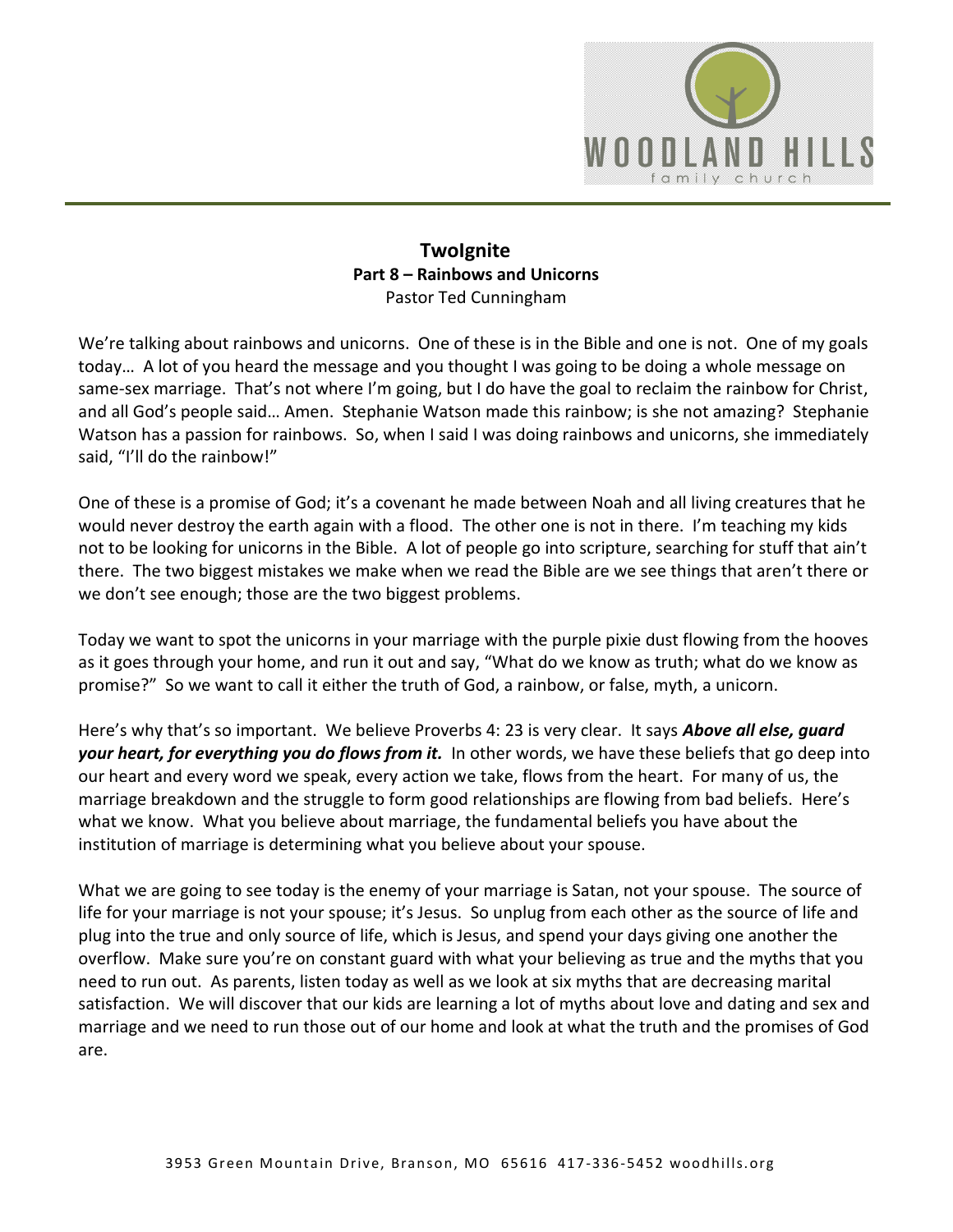#### **Hope or Despair**

Here's why the beliefs you have about marriage is so important. The beliefs you have will lead you in only one of two directions. You are either going to be led towards hope or despair. With truth, we find hope. With truth, we are able to make good decisions. With truth, we remove ourselves as the truth maker and we lean on the one who is the source of all truth.

Despair is when you find yourself at the end, you find your marriage at the end, you find your family falling apart and you're wondering how you got there. You got there by listening to lies, by allowing these lies to seep into your heart. If you've never been to counseling…

My kids and I were talking about counseling and I told them I had been to counseling and they gasped and asked me what the matter was. I told them counseling is good. You go and you get another voice that listens and they're kind of emotionally detached and you are able to share with them. A good counselor will listen and ask great questions. But my kids think if you have to go to counseling, you are really screwed up. I told them that wasn't true. I told them I need people that lead me towards hope. I want people surrounding me that lead me towards hope. And all God's people said… Amen.

When I'm feeling despair, I want people to step into my life and tell me it's not true or ask me why I believe that. A great question a counselor will ask is "When did you start believing that?" You've listened to this lie long enough and it has seeped into your heart. "When did you start believing that because the despair you're feeling is because you're basing your life, your marriage, and your family on a lot of bad beliefs?"

So today, we want to give you not only the lies of Satan and how you can refute those with the scripture, but, more importantly, I hope you see the strategy of Satan. I hope you see that strategy of Satan so that even if we don't cover a specific lie today and the truth that you write over that lie, you are still able to know what Satan's strategy is. That way when another question is brought up - and I don't think we are done hearing the questions come up on the news about what's right and what's wrong – you're able to watch the news or read the paper or walk down the street, hear something and go "Hey, is that a rainbow or a unicorn? That is a unicorn and we are not going to allow that one to be brought into our home."

## Here is where we take you to Genesis 3.  $\frac{1}{2}$  **Now the serpent was more crafty than any of the wild** *animals the LORD God had made.*

Amy and I were walking this week. It's fall; this is Amy's favorite time of the year, so any time we can get a walk in. The copperheads are coming out onto the asphalt for their last little bit of sunbathing. All the snakes are warming up. Copperheads aren't that big when they coil up. I don't really see them, but Amy spots them. As we are getting close to them, she'll put her arm out and stop us. I jump back and I think I said something like "EEEEK." Isn't there something about it when you see it? How many of you hate snakes? I know they are great for the ecosystem... No, they're more nasty and crafty than any of the other wild animals that God has made. Just stay away from them.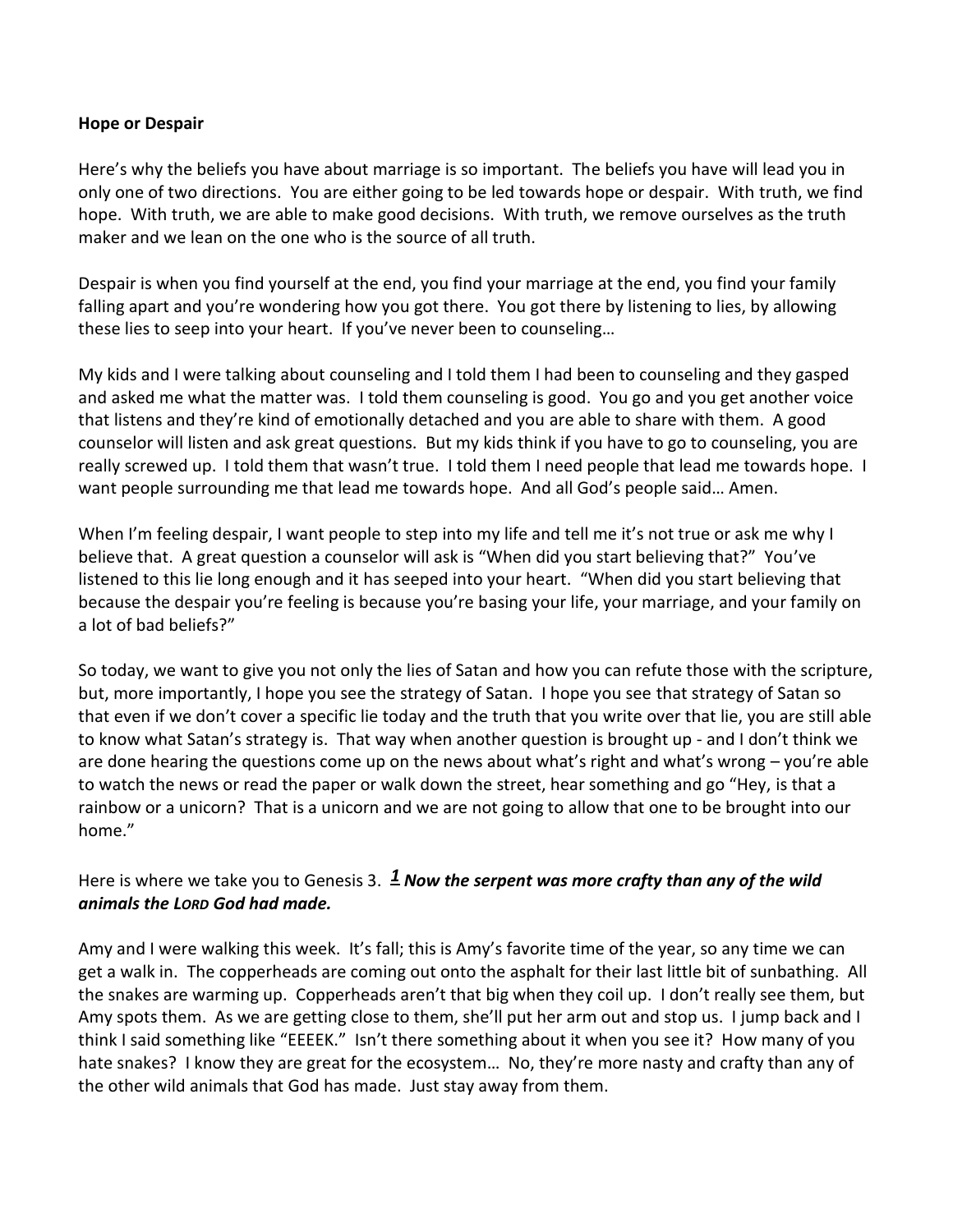So let's just get the picture. *He said to the woman…* Now this is very important because we believe and we know that he who frames the question wins the debate. So part of Satan's strategy is to take something God said and twist it a little bit to where it's no longer truth, but it has words and pieces from something God said to where it sounds right… This is why it gets confusing when you're trying to figure out if it's a unicorn or a rainbow.

Satan asks this question: *"Did God really say, 'You must not eat from any tree in the garden'?"* "Did God say you can't eat from…? He created this and now he says you can't have it."

What did God really say? Let's go back one chapter. **[15](http://www.studylight.org/desk/?q=ge%202:15&t1=en_niv&sr=1) The Lord God took the man and put him in the** *Garden of Eden to work it and take care of it. [16](http://www.studylight.org/desk/?q=ge%202:16&t1=en_niv&sr=1) And the LORD God commanded the man…* Look at how God starts this out. *"You are free to eat from any tree in the garden…"* That's very different. "All this I've created and you're going to name the animals, enjoy the fruit from these trees; you are going to enjoy creation, however…" *[17](http://www.studylight.org/desk/?q=ge%202:17&t1=en_niv&sr=1) …"but you must not eat from the tree of the knowledge of good and evil, for when you eat from it you will certainly die."*

Satan wants you to believe that God is a cosmic killjoy and God is in heaven, trying to figure out new ways all the time to make your life miserable. This is part of the strategy of Satan.

This is what Jesus says in John 8 about Satan. Let's define him a little bit. *"He was a murderer from the beginning, not holding to the truth, for there is no truth in him."* He goes on to call him a liar and the father of lies.

The first guy who comes calling to ask Corynn on a date… I've got to find out if this guy is a unicorn or a rainbow. If he's a unicorn, I'm going to say, "You are of your father the devil and a child of darkness. Leave my home at once."

But this is so important to, again, not just get the lie, but the strategy. He's now wanting to frame God and put God in this box that says, "He created it and it's all off limits for you," but that's not it at all. He created it and he has a plan for how you partake in it.

The same is true with marriage and relationships. God has a plan. The way we're using the rainbow today, do you know what we are doing? We are shaking our fist at God and we're telling him "You know what? Yeah, you created me a male, but who are you to tell me if I'm going to be a man or a woman?" "And you defined marriage, but who are you to tell us who we can love?" And I hope you know the whole love whoever you want, do whatever you want… Have you taken that to the farthest conclusion? We're not done with what type of relationship… Some relationships we now consider criminal and the society accepts as criminal, five years from now, it may not be because we're now in charge. We've told God "We don't need you; we don't want you. We will set the rules. We will determine them." And we are shaking our fist at God.

Satan comes in and the woman now has to say back to him… and she remembers what God said. *[2](http://www.studylight.org/desk/?q=ge%203:2&t1=en_niv&sr=1) The woman said to the serpent, "We may eat fruit from the trees in the garden, [3](http://www.studylight.org/desk/?q=ge%203:3&t1=en_niv&sr=1) but God did say, 'You*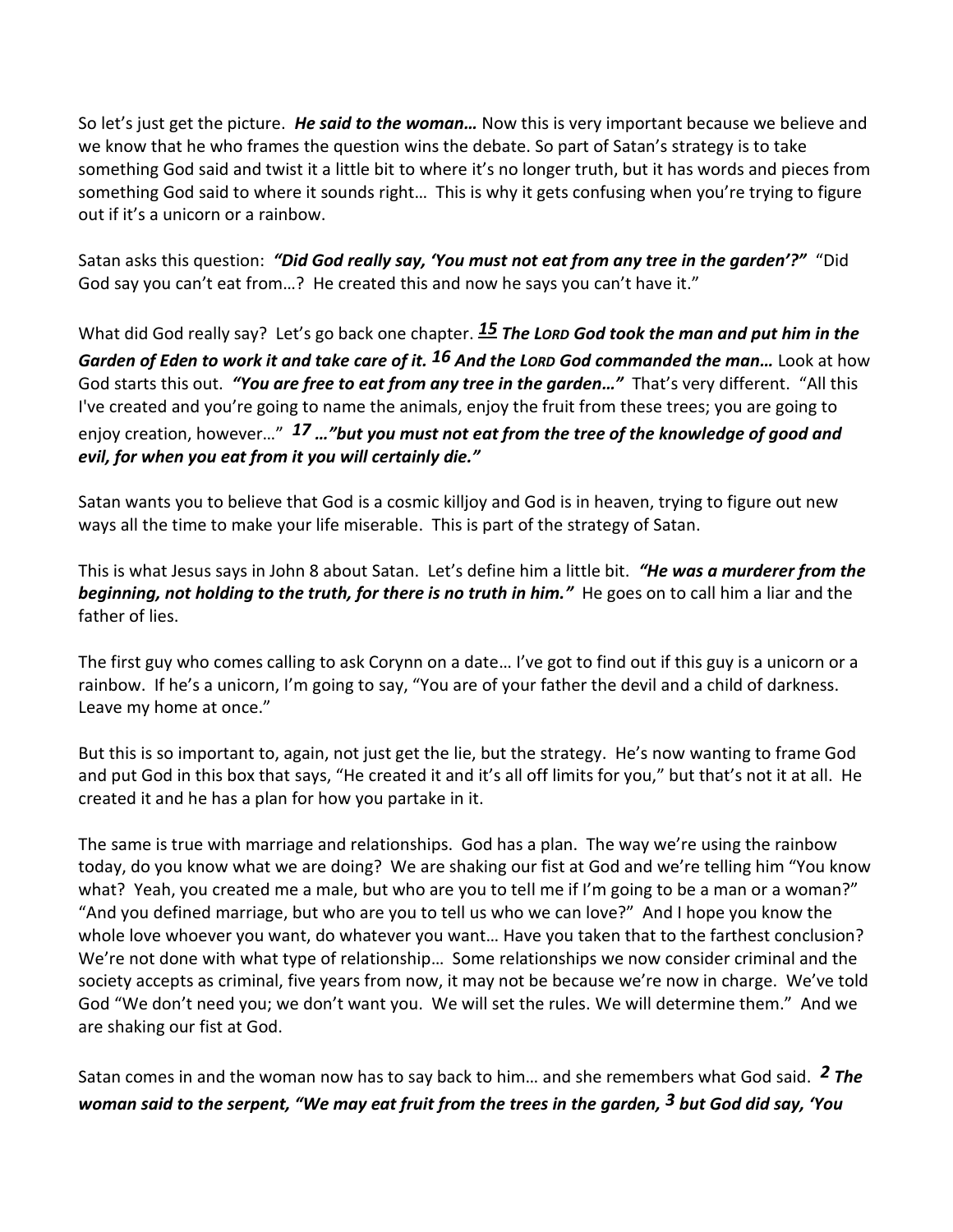# *must not eat fruit from the tree that is in the middle of the garden, and you must not touch it, or you will die.' "*

Now here's where we get to the strategy of the evil one. He says this: *[4](http://www.studylight.org/desk/?q=ge%203:4&t1=en_niv&sr=1) "You will not certainly die," the serpent said to the woman.* What Satan wants you to believe is there are no consequences for your actions. You can live how you want, you can do what you want and you'll have to worry about nothing. Let me tell you something. We wouldn't need counselors if that were true. We wouldn't be dealing with all of the mess…

I'm trying to figure out how all this works in the church and in the community and as a pastor. It's like we are shaking our fists at God and then we wonder why things aren't going well. Why aren't we able to do marriage well? "Why are my kids not talking to me?" "Why are my kids' marriages falling apart?" I think it's because we are saying, "God, we don't need you." And Satan comes in and reinforces that.

You set the rules and then don't worry about it. *[5](http://www.studylight.org/desk/?q=ge%203:5&t1=en_niv&sr=1) "For God knows that when you eat from it your eyes will be opened and you will be like God, knowing good and evil."* So he saying, "You'll be illumined, you'll be smart once you eat from it and you'll be able (because he talked about good and evil) to determine… Truth now is in your hands; you determine right from wrong. You say what's right and you say what's wrong." Does this sound familiar to anyone today? You get to be the one who determines that. This is what you're saying when you say "Don't open a Bible and tell me what God says about something or if you do, let me rework it a little bit for you." "Let's just be honest about it I want to be like God. I want to be my own little God. I don't want anybody telling me what to do or how to live."

The reason we share truth with you is not that everything is off limits. No, it's more like here is what God has created and here is how he has asked you to partake in his creation. Satan is saying, "God made all of this and he made you a sexual being and he wants to deprive you of sex." No… God has a plan for that. "He made me as a relational being, but why can't I keep a marriage together?" He has a plan for that too and he has a way of going about it.

We don't want you to be as Jesus taught in the parable of the sower. Here's how he describes it. *Some people are like seed along the path where the word is sown.* They've received the truth of God. They know what's true, they know the rainbows. *As soon as they hear it, Satan comes and takes away the word that was sown in them.*

Paul puts it this way to the Church in Corinth in 2 Corinthians 11: *[3](http://www.studylight.org/desk/?q=2co%2011:3&t1=en_niv&sr=1) But I am afraid that just as Eve was deceived by the serpent's cunning, your minds may somehow be led astray from your sincere and pure devotion to Christ.* 

This why Jesus, at the end of his earthly ministry, before he went to the cross, prayed for the disciples and then after he prayed for his disciples, the group he was with, he prayed for all of us, the followers that would come. This was his prayer in John 17: *[15](http://www.studylight.org/desk/?q=joh%2017:15&t1=en_niv&sr=1) "My prayer is not that you take them out of the world…* So we don't teach isolationism here. We don't isolate our children from the world. Our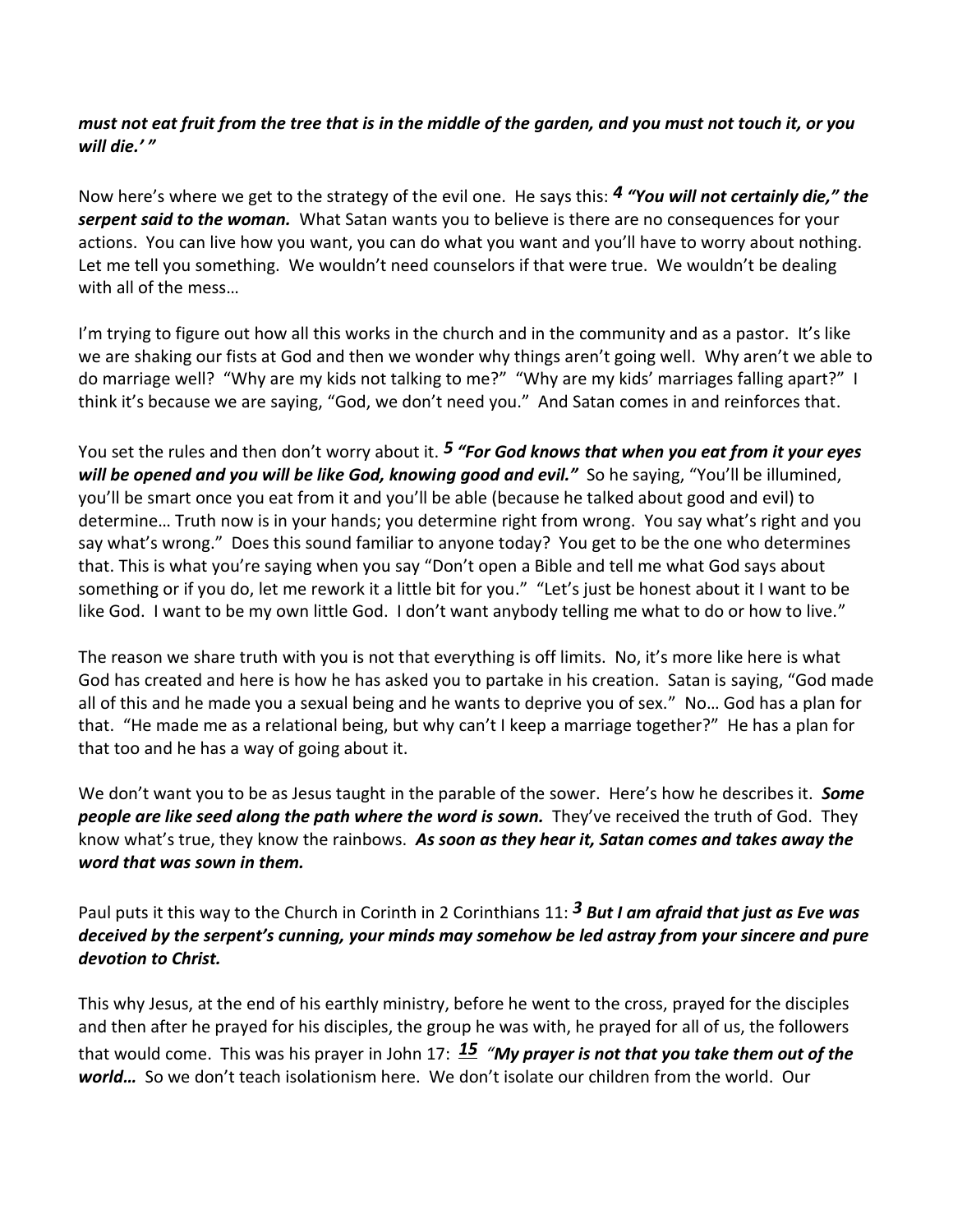children have to be in the world. They are going to go out into the world. …*but that you protect them from the evil one.*

# **Six Myths That Lead To Marital Despair**

So with that strategy, let's look at some of the myths. These myths are worded in a way that they sound good at first. You'll read it and say, "I've said that stuff and I've heard that on eHarmony.com and farmersonly.com commercials." "I've read that at Hallmark." "I remember the most classic line that is the most truest of all love lines. It's the line when Tom Cruise said to Rene Zellweger 'You complete me.'" Do you know how many people's marriage are falling apart off that one stupid line? They believe that. "You're finally here and I'm now a complete person."

So we have six myths that lead to marital despair. If these unicorns are in your heart, in your family, in your home, I hope you see that you have a bad belief on your heart. So today, I want you to know the truth of it. I'm going to start with singles and marrieds. So singles, it's very important. It's a new term. I'm sharing this term for my senior friends if they've not heard the term "hook-up."

**THE "HOOK-UP" MYTH**: "Frequent sex with multiple partners is the best." Hook-up is not coffee after school or a burger and a milkshake. A hook-up is "We're just going to have sex" and it's casual. I heard this movie line recently. Two husbands were talking with each other and the one husband says to the other husband "You cannot tell me that after seven years of marriage, your wife still turns you on."

I will answer that. I will answer that right to my wife, Amy. Bow bow chicky chicky bow bow. Do you know what makes a marriage bow bow chicky chicky bow bow and awesome at 20 years of marriage and 25 pounds… okay 30 pounds heavier than when we first got married? We are just, with everything we've got, saying exclusivity. I want no other woman in my mind. Amy, you're it. You can't watch the Cubs play the Cardinals without a Soma commercial coming on; it just pops up. Carson and I immediately have to cover our eyes and wait until the bras are off the television. You might think I'm getting a little ridiculous. I just want Amy to know I'm thinking about her right now. Exclusivity is God's plan.

You're going to get all of our foundational passage from TwoIgnite. The honor, enjoy, and prioritize will be in all six of these myths. Hebrews 13: 4 – We focus a lot on the first part of this verse. *[4](http://www.studylight.org/desk/?q=heb%2013:4&t1=en_niv&sr=1) Marriage should be honored by all…* esteemed as highly valuable *…and the marriage bed kept pure…* So we do not believe God gave you your spouse and sex is dirty, nasty, and ugly, so you save it for your spouse. That's not what we believe. We don't believe sex is dirty, nasty, and ugly, but we believe it's beautiful and meant to be between not a man and a woman, but a husband and a wife. God's plan is that it's in the context of marriage. …*for God will judge the adulterer and all the sexually immoral.* 

I want to share because this myth has been shared with me in so many different ways. Some of you won't believe I have to say this, but I do in this context. There are senior adults who believe this passage applies to young, single people. I've had people in this community tell me sexual immorality is talking about virgins. "Ted, I've been married and I'm widowed and I'm now over 60; all that stuff doesn't matter." Again, I always have a hard time confronting my elders, but I'm sitting there going "Where did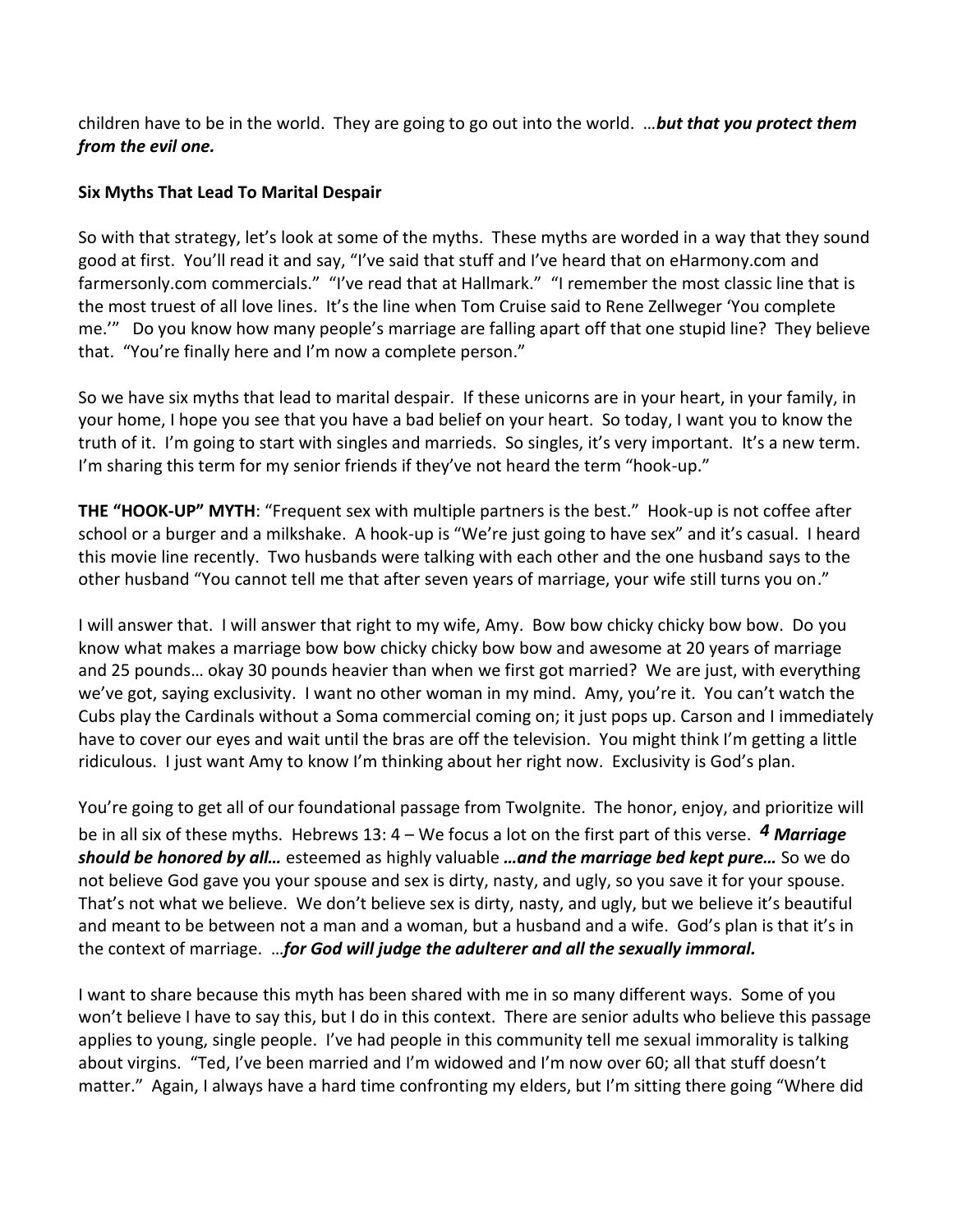you get that? Where am I at right now that you think sexual immorality is for young people, but not applicable to seniors?"

"It doesn't matter if you're in one of those large retirement communities in Florida, hooking up…" Don't laugh; you know it's true. Old single men are going to those communities to hook-up. This applies to you. Sex outside the context of marriage is sexual immorality. Outside of a husband and wife enjoying one another.

Single people, let me share this… And seniors, this applies to you as well even though it's in the context of younger, budding love. Song of Songs 2: 7 says *Do not arouse or awaken love until it so desires.* When does it desire? That's in the next chapter of Song of Songs. In Chapter 3, it's called a wedding. Sexual intimacy happens after a wedding. You're husband and wife now and now go and enjoy one another. This is a prayer to pray over your children at night. "Father, do not arouse or awaken love into my son until it so desires." "Father, do not arouse or awaken love in my daughter until it so desires."

This week, our family just so happened to be… I picked this passage about three weeks ago and I didn't even think that our family would be in this chapter for our devotions. It's chapter 5 of Proverbs. It's a father warning his young son about the adulterous woman. It's a father warning his son about what's going to happen if he goes down this road. Carson calls it the awkward chapter. But you sit your kids down. Dad, sit your son down. Have this conversation with him. When he starts squirming and doesn't want to hear it, you make him listen. This is when we need to get it into their heart. This is when the truth needs to placed there. I don't want my son, at the end of his life, to say this as we read in Proverbs 5: 11 - *At the end of your life you will groan, when your flesh and body are spent.* It goes on in Proverbs 5 and we are going to get very detailed here. *[15](http://www.studylight.org/desk/?q=pr%205:15&t1=en_niv&sr=1) Drink water from your own cistern, running water from your own well. [16](http://www.studylight.org/desk/?q=pr%205:16&t1=en_niv&sr=1) Should your springs overflow in the streets, your streams of water in the public squares? [17](http://www.studylight.org/desk/?q=pr%205:17&t1=en_niv&sr=1) Let them be yours alone, never to be shared with strangers.*

I'm just going to ask. Do I need to explain this? I will, but I know some of you will leave with your small children if I start explaining this in great detail. The cistern is the biblical language used for the woman. For the man, the male, male and female, he created them. For the male, your springs… Don't go giving it out to everyone. Streams of water in public squares… Don't share them with strangers.

Promise me you will share this with your kids this week. "Don't give it to strangers or you will end your years with a moan when your flesh and body are spent. Don't do it."

Now we are talking about marriage: *[18](http://www.studylight.org/desk/?q=pr%205:18&t1=en_niv&sr=1) May your fountain be blessed, and may you rejoice in the wife of your youth.* Young people today, the message… We've had them at church and in scripture since the Bible was given to us. "Get married and enjoy frequent, creative sex." But young people today are saying just the opposite with the hook-up myth. "We are going to go ahead and delay marriage, but we are going to have sex." What do churches do when we don't feel the message is being heard? What do parents do when they don't feel the message is being heard? We get louder and repeat. Don't wait to have this conversation when your kids are 13. I think that's too late. It starts much earlier especially if they are watching sports. They are getting the commercials and they have the questions.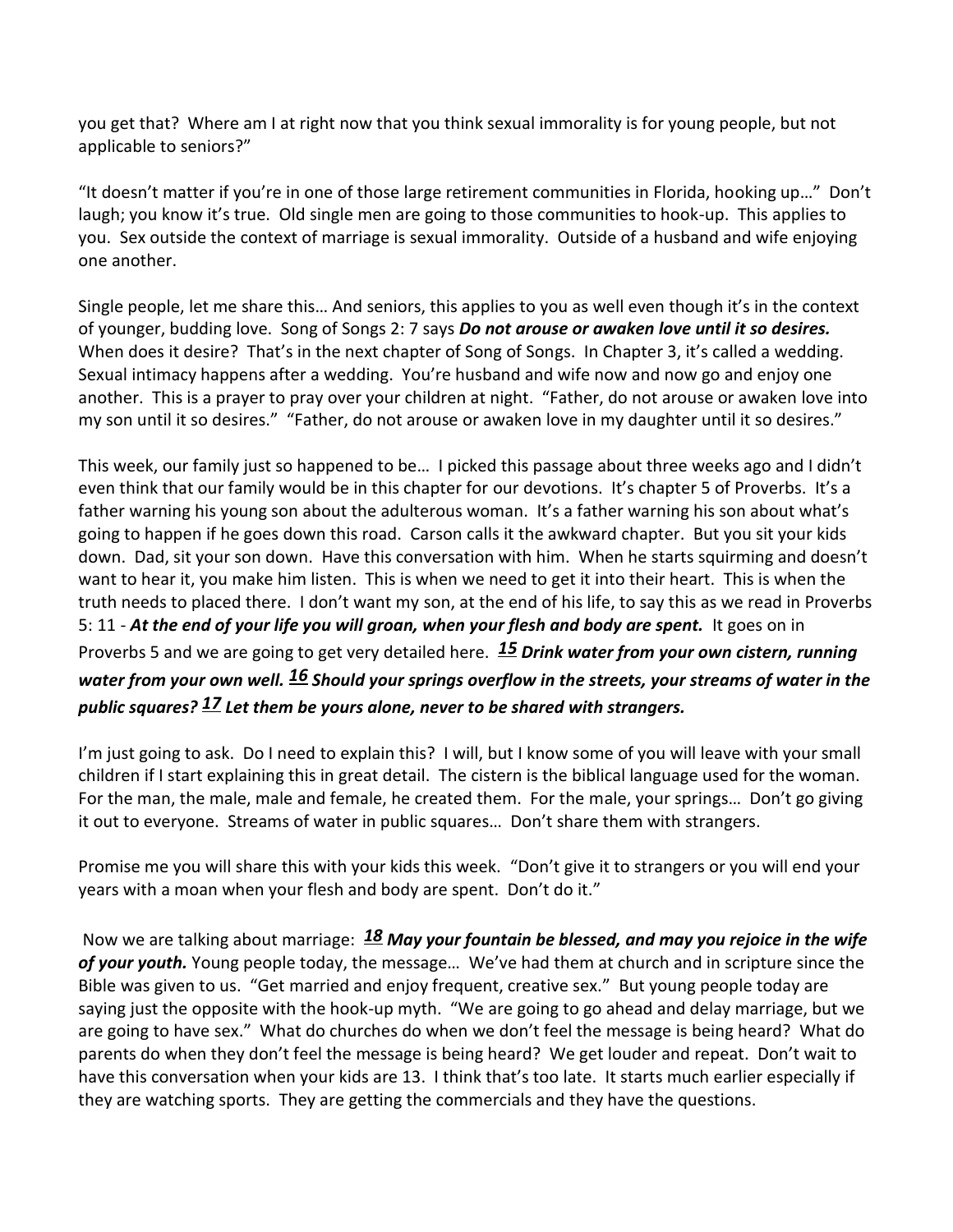Now this is where your son really starts to squirm, but you make him sit there. *[19](http://www.studylight.org/desk/?q=pr%205:19&t1=en_niv&sr=1) A loving doe, a graceful deer—may her breasts satisfy you always, may you ever be intoxicated with her love.* "Son, I want you to get excited thinking about the naked body of your wife. And then to be intoxicated with it, to enjoy it."

"Okay, Dad, can I go."

"No, sit. I want you to get this because the problem is when you start getting…" And you know the dilemma today. Young men are finding their adventure in video games and their romance in porn and they are becoming intoxicated with the bodies of hundreds, if not thousands of women. They are addicted. We need to be painting a beautiful picture for our kids. "One day, let me tell you, son…"

We've got deer in our neighborhood; you've got dear all around you. Take that moment and teach this text. What do you do when you see a deer? You don't go running up on the deer, shouting at them. What do you do when you see a deer? You're gentle. "Carson, I want you to know that one day, when you are married, be that gentle, responsive lover to your wife."

"DAD!"

"No, listen, may you ever be intoxicated with her."

If you think this is too much information, I'm going to say you're already behind. Your kids need to hear this. And the best person to hear it from is a dad. How often do they need to hear it? As often as possible. The more we talk about it, we have discovered the less awkward it becomes and the more it just becomes truth that is planted deep within their heart.

**THE "SOUL MATE" MYTH**: "There is one perfect person out there for me." To which was say "No." This one gets me in the most trouble because you have to understand the idea of a soul mate came from the philosopher, Plato. He would teach that your soul always existed (not true). So your soul was existing and your spouse's soul was existing and, through the forces of nature, the two of you came together. The reason you're compatible is because you were put together by forces outside of your control and that's just not true. That's completely not true when it comes to compatibility.

The scripture calls compatibility this right here and this is Genesis 2: 24. "…they become one flesh." You *become* compatible; you don't find compatibility. Think about it. What happens? You're like "I went on eHarmony and I found the one that I'm compatible with." But what if your soul mate was on match.com? Now you've got a real problem with your theology. You're hoping that she went to eHarmony.com. When Neal Clark Warren says you can find your soul mate, he is wrong. You become one flesh and it takes a long time. It's the reason you take a vow to do this until one of you dies. They become one flesh.

Why is this myth deeply seeded in the heart of an individual so important? It's because when marriage hits hard times, you start asking the question: "What if you're not the one?" "Oh, I should have spent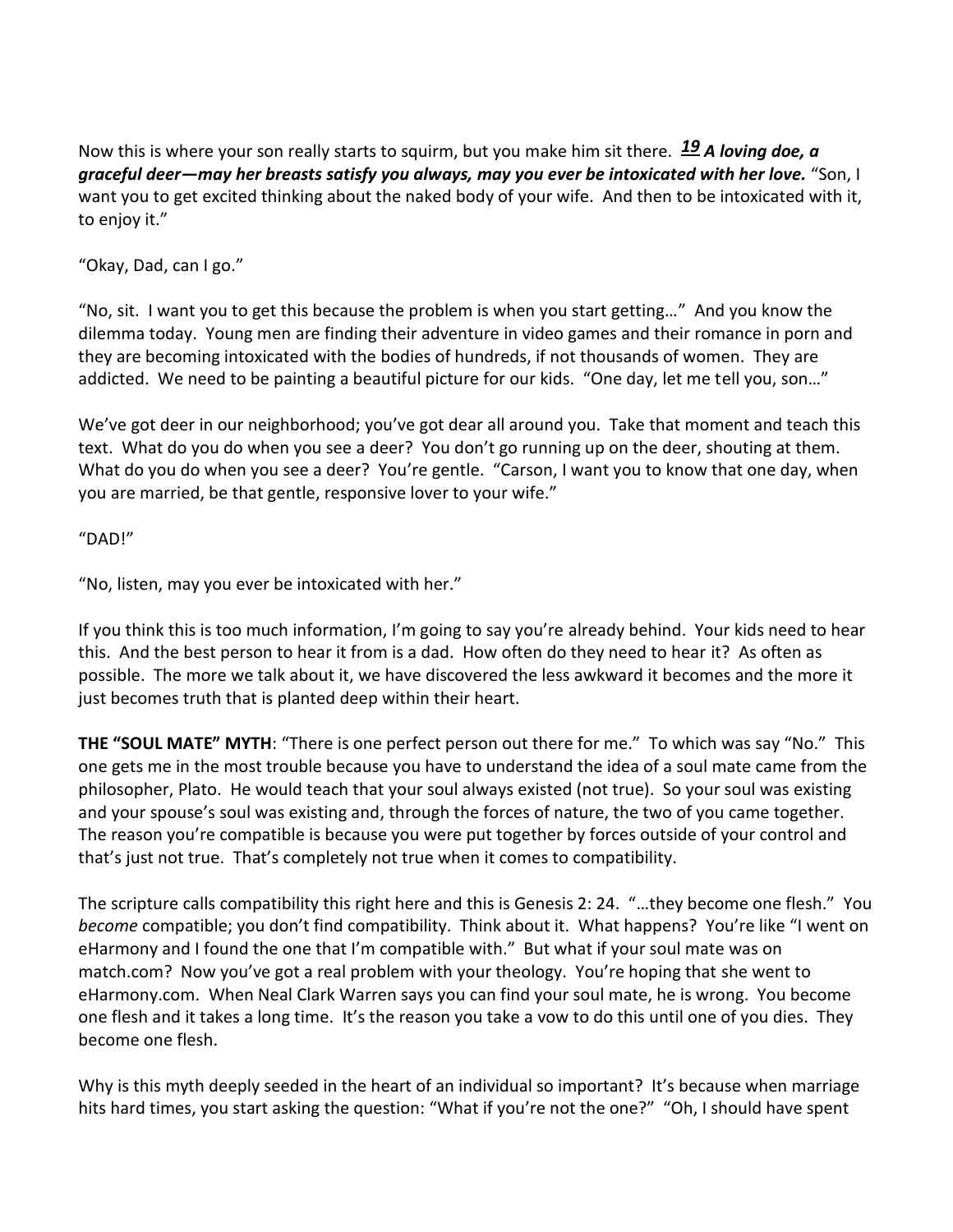more time on that quiz. I raced through that profile because I was stressed that day and lonely and 45 and thinking this is it; I'm on lastresort.com..." So you raced through the profile and you're thinking they are not the one. And then you find someone else.

I had a husband tell me this earlier this year. They were getting married and he said, "Ted, when I get around her there's a spark."

I go "Yeah, that's good. I have a spark with my wife. Hopefully, your spark will turn into a flame."

He goes, "But I've never had it with another woman. I've been married multiple times, but with this woman, it's like something physical is going on."

"Yes, and guess what? You could have that spark with literally millions of people."

Going back to the hook-up myth, it's like "Well, we need to sleep together to figure out if we are sexually compatible before we get married." Let me help my young friends with this one. You're sexually compatible with millions and millions of people. It's not that complicated. He created male and female; it's not that difficult, so you don't need to hook-up to figure out if you have chemistry. The problem with that spark is what about the days you don't feel that spark? I'm not going to ask you to raise your hand. How many of you are feeling a spark right now. You're like "We have kids with squirt guns; we haven't had a spark in a long time." That's the problem; that's when it's based on feelings and emotion.

**THE HAPPILY EVER AFTER MYTH:** "True love means smooth sailing from here on out." This is when you hear people talk about true love. True love… Smooth sailing? Here's the problem with this myth and this lie. I'm calling them myths to make it softer, but it's a lie. The problem with this myth is when your marriage hits hard times, you begin to say to yourself *We must not really be in love. We have a love problem*. No, no, no, true love equals commitment. True love says, "I love you even though I want to punch you in the face right now. But I love you and we're going to work through this." That's your wife grabbing you by the face after you've done something stupid and saying "I love you and I will continue to love you; me and Jesus will love you."

Let's just be very clear. There is an activity involved in marriage. It's not just true love; it's more than that. In Ephesians 5, it says *[22](http://www.studylight.org/desk/?q=eph%205:22&t1=en_niv&sr=1) Wives, submit yourselves to your own husbands as you do to the Lord.* How are you doing submitting to your husband as unto the Lord? "No, we are redefining that whole text, Ted. This is 2015 and you are way behind the times." I am. I'm a couple thousand years behind the times, I will continue to be behind the times, and I'm okay with that.

I found a great definition this week of submission and it's by Beth Moore. She says, *"Sometimes submission is ducking so God can hit your husband."* That's submitting as unto the Lord. And you know if Beth Moore said it, Jesus believes it, right? We've got that down clearly.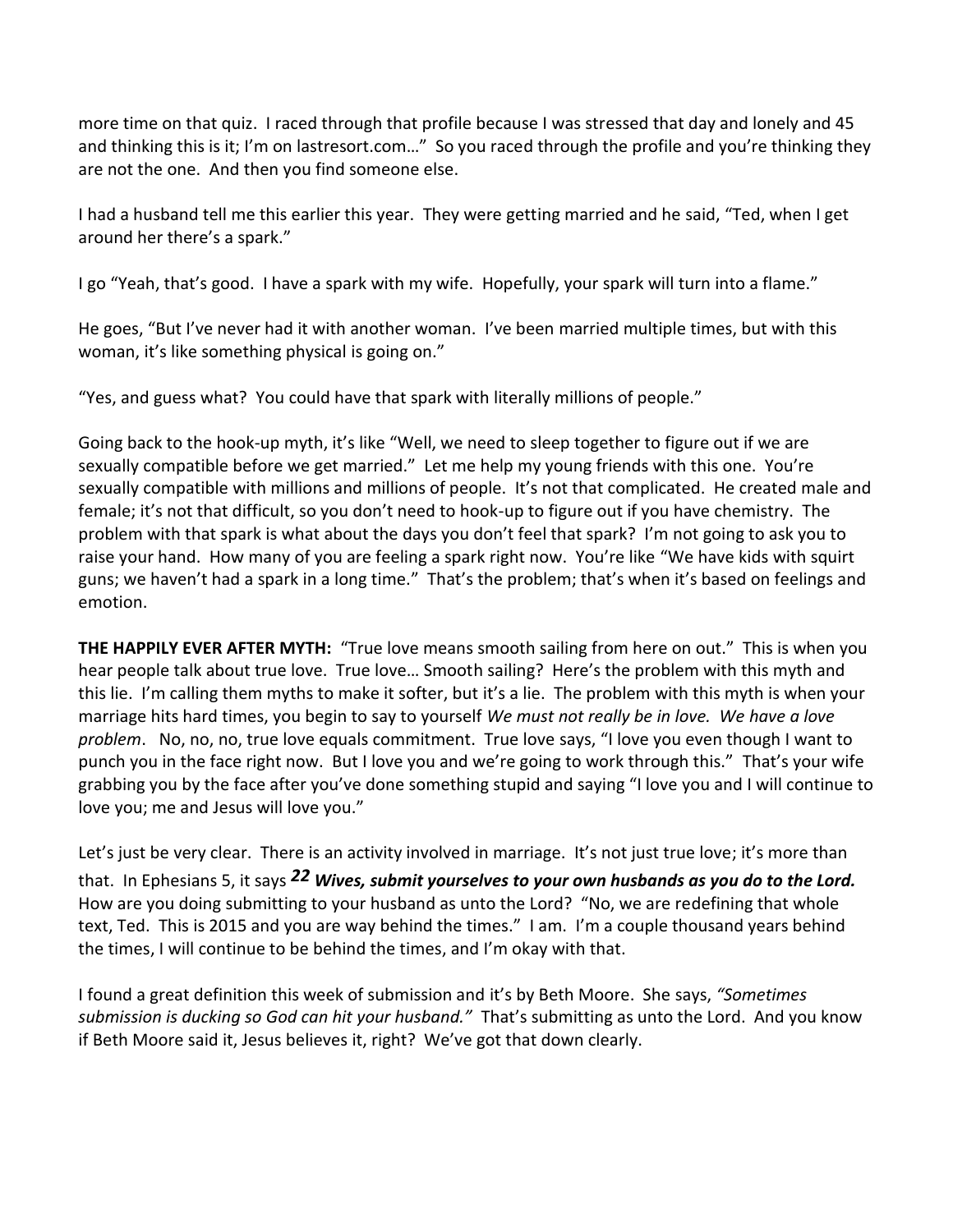A little bit further in Ephesians 5, it says *[25](http://www.studylight.org/desk/?q=eph%205:25&t1=en_niv&sr=1) Husbands, love your wives, just as Christ loved the church and gave himself up for her…* I've got to be really honest with your guys. I'm talking to my husband friends in here. Do you want to love your wife? Someone has to start being Jesus. Let it be you. I'll remind you what Jesus did and I'll quote Jason Earl here. "Guys, you need to crawl up on the cross and die even though you didn't do nothin'." You come home and you're like "Hey wait, I didn't do anything; I don't deserve this." Oh, that's right; neither did Jesus. Now don't be getting into this where you're acting it out and being the… "She continues to nag; I shall go to the Roman torture device…" Someone has to be Jesus. There is an activity involved.

**THE "MARRIAGE IS HARD WORK" MYTH**: "Marriage requires constant, grueling work to stay in love." We need to stop using the word "work" with marriage. It is an overused word and it is seeping into the hearts of couples today. It's also seeping into the hearts of singles to where they feel like marriage is work and they are avoiding a whole body of text.

Let me give you an example. On the day of your wedding, did the wedding feel like work? Even if it was work, it was something you wanted to give yourself to. Why is that? That's because the day of your wedding is the day your heart rejoiced. There was activity, there was excitement. I've never talked to a couple getting ready for wedding that said, "This is too much work I don't want to do it." They are there at Target with their little gun, shooting everything they want. They are doing registries, they're doing invitations, and they're getting things going. Maybe they're out there, but I've never met a couple that says, "I don't want this wedding because it's too much work."

I have to give eHarmony some credit because I'm constantly putting them down. Just so you know, I'm not against online dating. Online dating is a viable way to find someone so long as you are pursuing traditional relationship formation. Here's what eHarmony says, *"Marriage doesn't need work. Marriage needs attention. The time that you give to your marriage will pay exponential dividends in joy, companionship, sexual satisfaction, and teamwork, but it shouldn't feel like work. More often than not, it should feel like play."*

This is why I did the book *Fun Loving You* because I've changed the belief in my heart. I'm not using the word like "Oh, I'm home now; I have to *work*." "Oh, hey, Amy, what *work* are we going to do tonight?" You look around this place and all the decorations and everything… these are all Amy Cunningham's ideas that Andy and David fulfill. Every now and then, they want to pull me in on it and I'm like "I've got a home that she decorates. I go home and do what you're doing here." But I don't look at it as more work. I've made the decision that our marriage is going to be fun. I'm looking for ways to find fun with it. We have honey do lists and they are expensive. I've spent more money in the last two months taking care of our home. There are times it's frustrating, but it's not directed towards her. It's a home in a depressed economy that I'm really kind of frustrated with. A house is work, but your marriage doesn't need to be.

**THE "HAPPINESS VERSE HOLINESS" MYTH:** "God gave you your spouse to make you holy, not happy." I've argued against this one for a long time because this is twisting… It's kind of, again, with the strategy. Gary Thomas asked the question: "What if God gave you your spouse to make you holy *more* than happy?" What if you pursued holiness and happiness, but your prioritized holiness over happiness? I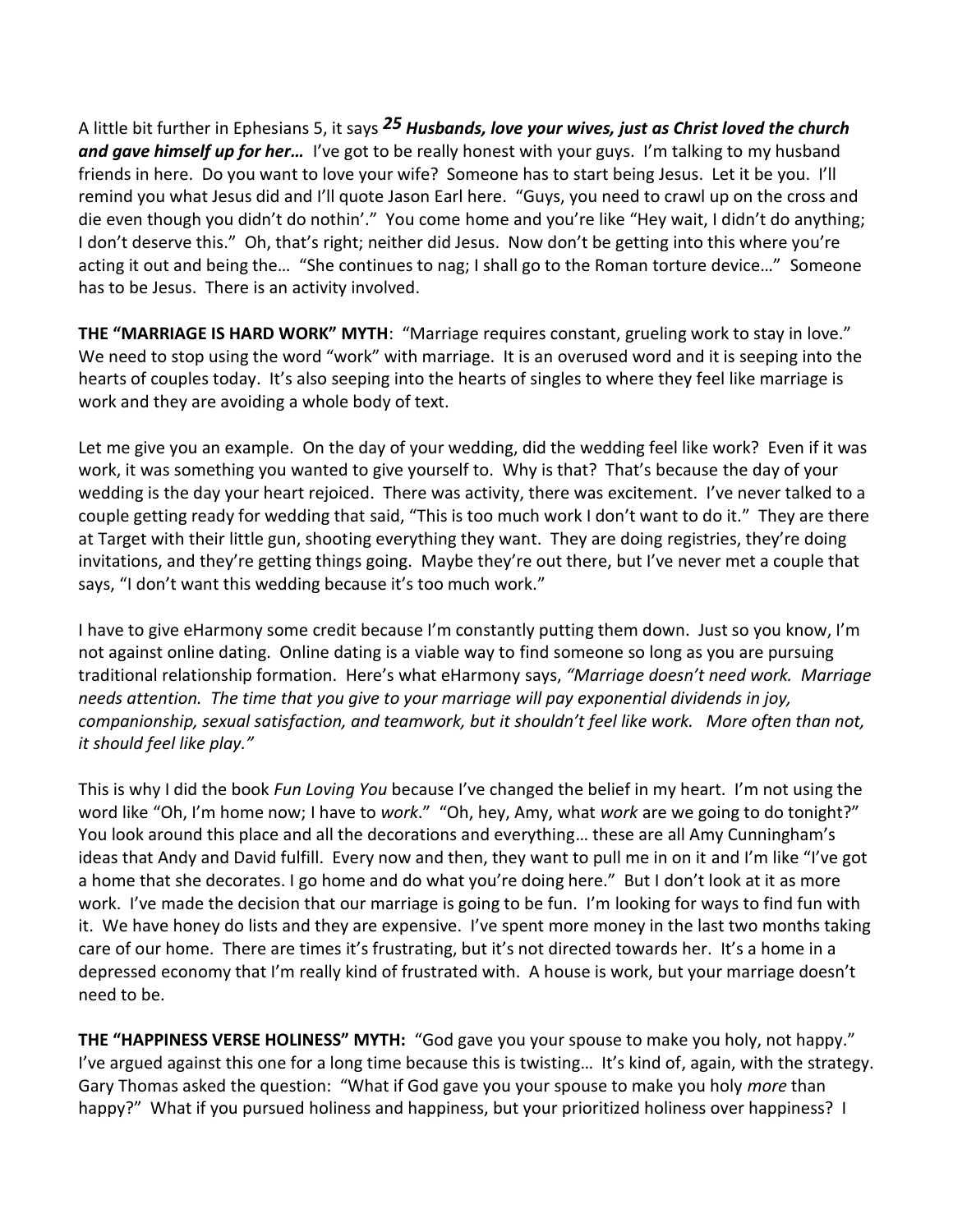get that, but now the idea is seeping into the church that marriage is all about beating you down and sucking the life out of you so you can be more like Jesus. Don't pursue that.

I'm for happiness in marriage, but it doesn't mean I'm against holiness. This is the last core verse I'll share with your from TwoIgnite. If you are brand new to our church, this is what we believe. It's in Ecclesiastes 9. *[9](http://www.studylight.org/desk/?q=ec%209:9&t1=en_niv&sr=1) Enjoy life with your wife, whom you love, all the days of this meaningless life that God has given you under the sun—all your meaningless days. For this is your lot in life and in your toilsome labor under the sun.* So *work* is grueling, but in the midst of the grind of work and life, I'm going to enjoy life with my wife. This is a statement we've had around here for years, but, guys, "if you're looking for greener grass, I want you to know there is a septic leak and it's nasty. Stay home and water your own lawn." For a good time, call home.

This text is teaching you don't have to choose between life and a wife; you can have both and at the same time. That decision you made... Marriage is hard; it's a grind; it's difficult; it's not supposed to be fun… Change that belief. Life is hard. We are going to be dealing with our bodies breaking down pretty soon. We're going to be needing help with our bodies in our senior years, and we are going to be spending time with doctors and getting joints replaced and you're going to go through it. But in the midst of this, we've got each other. I'm breaking down at a rate much faster than Amy. She knows I'll work hard right now, but she is going to have some work to do because I want to be spoiled when I'm old and decaying. I've shared that with her. But that's life breaking me down. We've made the decision to have fun with that.

**THE "50/50 CHANCE" MYTH:** "Since 50% of marriages end in divorce, we might not make it." It's amazing how many Christians believe this lie that 50% of marriages end in divorce. Do you know that's not true? Fifty percent of marriages do not end in divorce. How do we get the divorce rate? The divorce rate is calculated by the number of weddings in a year versus the number of divorces in a year. So if 100,000 people get married in our country this year, that doesn't mean 50% of that 100,000 will end in divorce. It means we will experience 50,000 divorces this year, but now you need to take the 50,000 and make it to the next year accumulative. Shaunti Feldhahn even goes a little bit further with this myth, saying that she believes the divorce rate peaked in the 1980s and has been trending downward. She's a Harvard graduate who has spent a lot of time studying this. Think about it. If you've got the belief in your heart that your marriage might not make it, how much are you going to put into your marriage when the going gets tough?

Here's what Jesus said in Matthew 19: 6: "…what God has joined together, let no one separate." We believe that God's heart for marriage is permanence.

So what do we do with this as we close? I want to share a video clip with you that speaks to the whole hope and despair idea. I believe according to the Song of Songs 1: 4 that says we rejoice and delight in you; we will praise your love more than wine. All of us are called to be advocates for marriage. We are all called to share and breathe life into the marriages around us. We believe Jesus breathes life into dead people; that's the gospel. We believe Jesus breathes life into dead marriages. You and I need to step up in a time where marriage is being redefined and gender is being redefined and marriages are falling apart. It's time for us to step up.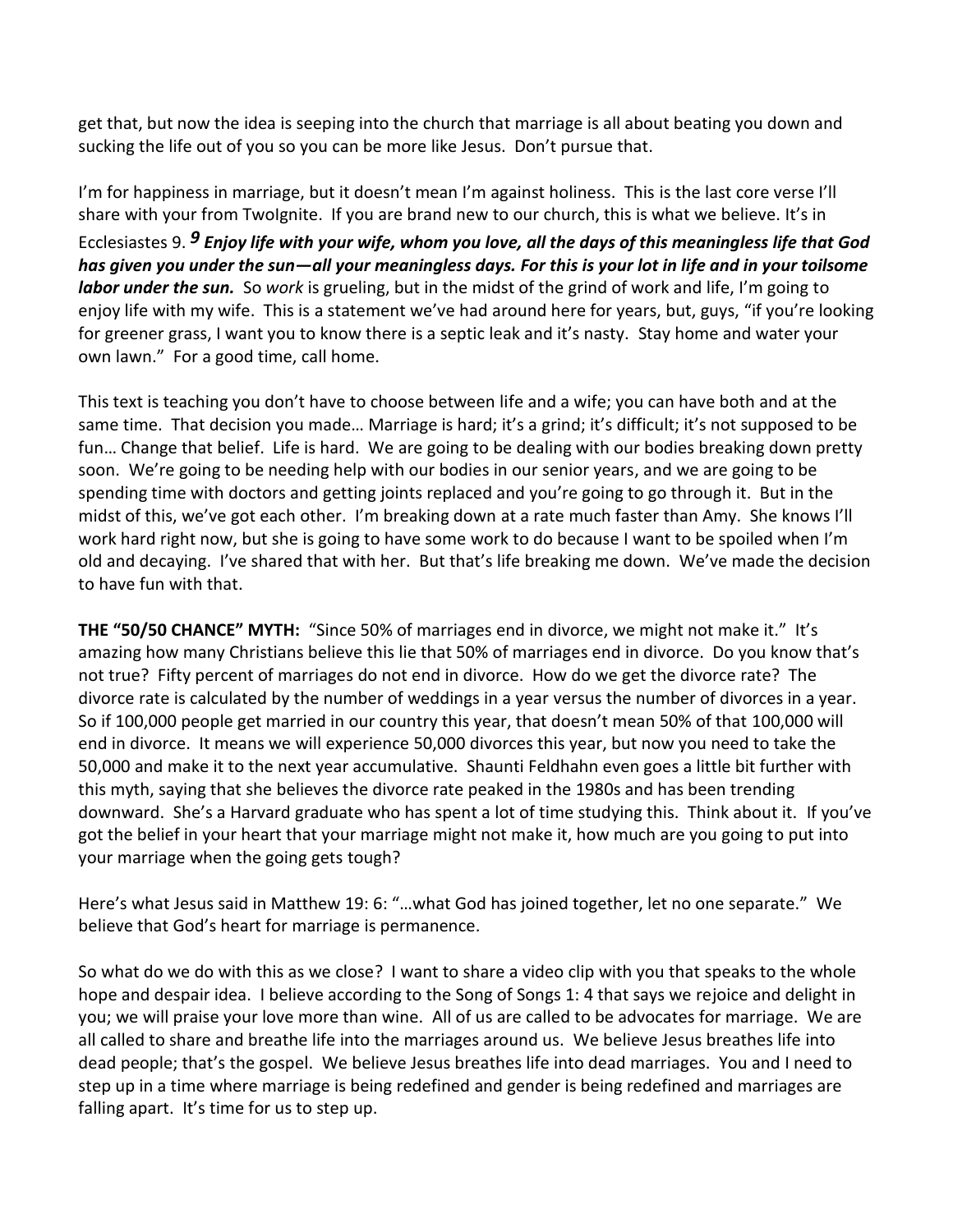I'm not talking on a national level; I'm talking about just in your home and in your church and in your community. Step up and say I'll be a voice of truth and hope. I'll go into my family on Thanksgiving and Christmas… I know the cousin. I know the brother. I now the sister. I know the parents who is having a difficult time in marriage and I'm going to step in there and be willing to take the shots. But I'm going to be a voice of hope and a voice of truth.

I have a friend who fell in ministry about two years ago. He had multiple affairs. I'm not sharing anything that wasn't online or in the news. He fell and, obviously, everybody is coming alongside the wife, saying, "You leave this guy. You're done with this guy." What I notice all too often, when someone's having a hard time, is that church people tend to just scatter. It's way too messy, way too much to handle. Where are the people coming in saying, "I'm going to walk alongside you and remind you that Jesus breathes life into dead people"? We believe in the resurrection power of Jesus. And because we believe that, there is no situation, there is no relationship, there is no marriage that is outside of what He is able to do.

My friend was frustrated for about a year or year and a half that no one in the church would just hug him. For about a year, all I would hear him say was "Ted, all I need to do now…" I told him I didn't need to share his story. It is his story to share one day. He told me to feel free to share his story. I don't give his name or put it out there. For the first year, he would say things to me like "Ted, I just feel like I need to live out my years and die. There's nothing left." I'm just trying to speak into his ear, going "Is this really the message of the gospel? Just live out your years and did? Is this what we believe Jesus does? You have sinned way too much; you are way too gone so you are done?" I told him that's not true. It's just been in the last few months that I've started to hear hope again in his voice. He is still married. His wife and he are working; they are moving through some difficult times.

As I thought about this clip, this clip is at a time in our nation where we were in despair. We were mourning and going through some difficult times. We were angry. We were frustrated and we were mad. We dealt with so many emotions in the days, weeks, and months after 9/11. Most of us didn't know what to do. I think we got rid of the message I preached the Sundays after 9/11. I think I even prayed "Father, please blow them off the face of the map." I was angry! I was angry like a lot of Americans. It's in moments like that we need a leader. Let me say it again as we head into the 2016 elections. It's in moments like that we need a leader – someone who will stand up and say we will not be bullied, we will not be pushed around, I will speak truth and I will speak hope. Some of you have checked out because I went political. Don't check out on me.

This is a clip from October 30. It was about a month and a half after 9/11 when President George W. Bush showed up at Yankee Stadium to throw out the first pitch at the World Series. My favorite scene in it is when Marine One landed and he walked from the helicopter over to the car, as only George W would do. He may have not been great with words, but he was a great showman. As he walked from the helicopter to the car and he was warming up his arm. What other president would do that. He's practicing like he throwing the pitch. This clip, to me, is of a leader who steps up in the middle of despair and says, "I'll be a voice of hope."

[Video plays] [- https://www.youtube.com/watch?v=bxR1tZ08FcI](https://www.youtube.com/watch?v=bxR1tZ08FcI)